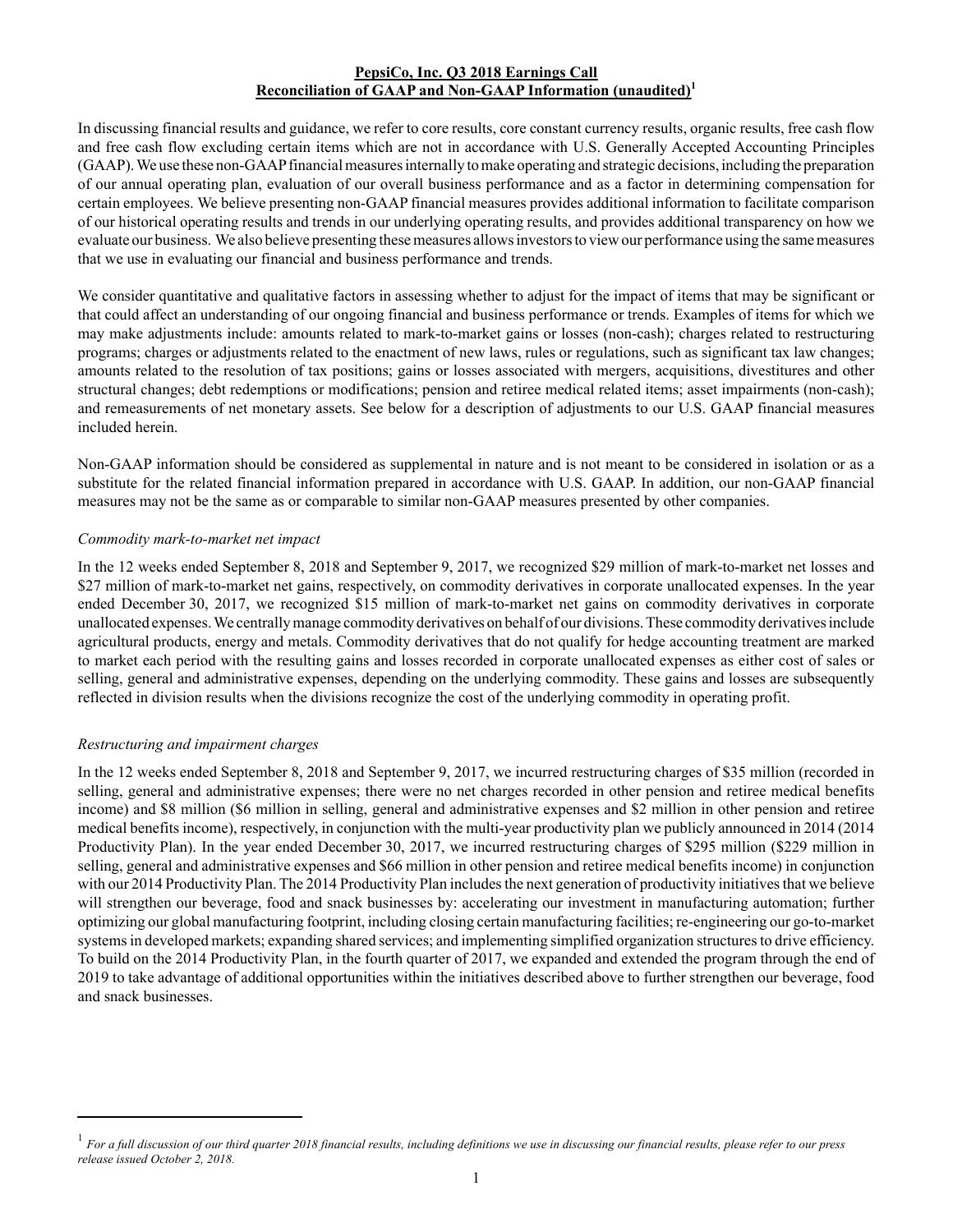## *Provisional net tax expense related to the Tax Cuts and Jobs Act (TCJ Act)*

During the fourth quarter of 2017, the TCJ Act was enacted in the United States. Among its many provisions, the TCJ Act imposed a mandatory one-time transition tax on undistributed international earnings and reduced the U.S. corporate income tax rate from 35% to 21%, effective January 1, 2018. As a result of the enactment of the TCJ Act, we recognized a provisional transition tax expense of \$76 million in the 12 weeks ended September 8, 2018. This amount was in addition to the provisional net tax expense of \$2.5 billion recognized in the fourth quarter of 2017.

The changes arising from the TCJ Act are broad and complex and we continue to examine the impact the TCJ Act may have on our business and financial results. The recorded impact of the TCJ Act is provisional and the final amount may differ from the above estimates, possibly materially, due to, among other things, changes in estimates, interpretations and assumptions we have made, changes in Internal Revenue Service (IRS) interpretations, the issuance of new guidance, legislative actions, changes in accounting standards or related interpretations in response to the TCJ Act and future actions by states within the United States that have not currently adopted the TCJ Act.

# *Tax benefit*

During the 12 weeks ended September 8, 2018, we recognized a non-cash tax benefit of \$364 million resulting from the conclusion of certain international tax audits.

# *Free cash flow excluding certain items*

Free cash flow excluding certain items is an important measure used to monitor our cash flow performance. We believe this non-GAAP measure provides investors additional useful information when evaluating our cash from operating activities. Adjustments to get to free cash flow excluding certain items include: discretionary pension contributions, payments related to restructuring charges, and the tax impacts associated with each of these items, as applicable, as well as tax payments related to the TCJ Act. In future years, we expect this measure to exclude additional payments related to the provisional mandatory transition tax liability of approximately \$5 billion, which we currently expect to be paid over the period 2019 to 2026 under the provisions of the TCJ Act.

*Net capital spending*: Capital spending less cash proceeds from sales of property, plant and equipment.

## *2018 guidance*

Our 2018 organic revenue growth guidance excludes the impact of acquisitions, divestitures and other structural changes, sales and certain other taxes and foreign exchange translation. Our 2018 core tax rate guidance and 2018 core constant currency earnings per share (EPS) growth guidance exclude the commodity mark-to-market net impact included in corporate unallocated expenses and restructuring and impairment charges. Our 2018 core constant currency EPS growth guidance also excludes the impact of foreign exchange translation. We are unable to reconcile our full year projected 2018 organic revenue growth to our full year projected 2018 reported net revenue growth because we are unable to predict the 2018 impact of foreign exchange due to the unpredictability of future changes in foreign exchange rates and because we are unable to predict the occurrence or impact of any acquisitions, divestitures or other structural changes. We are also not able to reconcile our full year projected 2018 core tax rate to our full year projected 2018 reported tax rate and our full year projected 2018 core constant currency EPS growth to our full year projected 2018 reported EPS growth because we are unable to predict the 2018 impact of foreign exchange or the mark-tomarket net impact on commodity derivatives due to the unpredictability of future changes in foreign exchange rates and commodity prices. Therefore, we are unable to provide a reconciliation of these measures.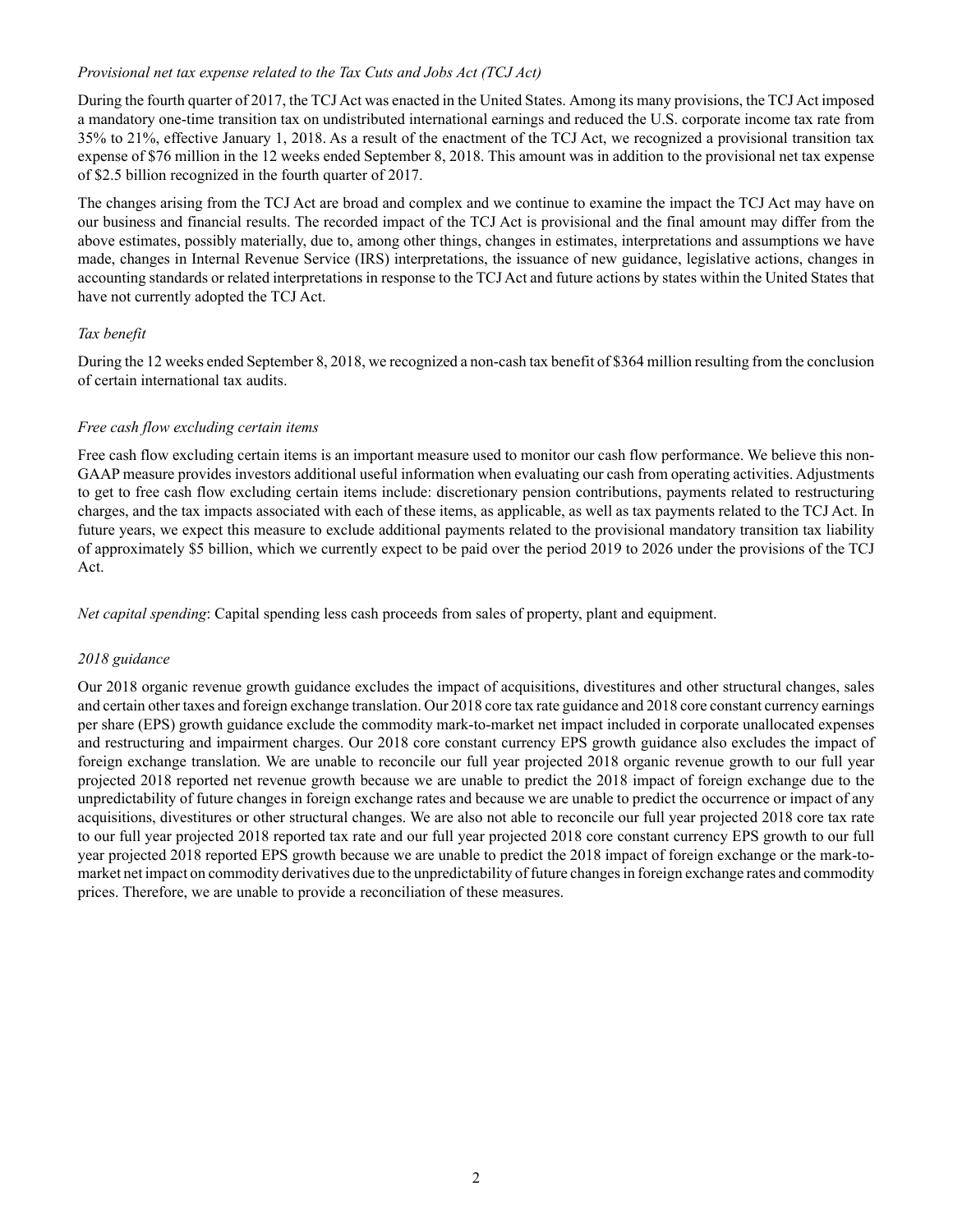#### **PepsiCo, Inc. and Subsidiaries Reconciliation of GAAP and Non-GAAP Information (unaudited)**

| <b>Net Revenue Growth Reconciliation</b>               | 12 Weeks Ended |               |                 |
|--------------------------------------------------------|----------------|---------------|-----------------|
|                                                        | 9/8/2018       |               | 6/16/2018       |
| Reported Net Revenue Growth                            | $1.5\%$        |               | $2 \frac{9}{6}$ |
| Impact of Foreign Exchange Translation                 |                |               | (1)             |
| Impact of Acquisitions and Divestitures                |                |               |                 |
| Impact of Sales and Certain Other Taxes <sup>(a)</sup> |                |               |                 |
| Organic Revenue Growth                                 | 5              | $\frac{0}{0}$ | $3\frac{9}{6}$  |

| <b>Diluted EPS Reconciliation</b>                  | 12 Weeks Ended       |        |          |        |  |        |  |
|----------------------------------------------------|----------------------|--------|----------|--------|--|--------|--|
|                                                    | 9/9/2017<br>9/8/2018 |        |          | Growth |  |        |  |
| Reported Diluted EPS                               |                      | 1.75   | <b>S</b> | 1.49   |  | $18\%$ |  |
| Commodity Mark-to-Market Net Impact                |                      | 0.02   |          | (0.01) |  |        |  |
| Restructuring and Impairment Charges               |                      | 0.02   |          |        |  |        |  |
| Provisional Net Tax Expense Related to the TCJ Act |                      | 0.05   |          |        |  |        |  |
| Tax Benefit                                        |                      | (0.26) |          |        |  |        |  |
| Core Diluted EPS                                   |                      | 1.59   |          | 1.48   |  |        |  |
| Impact of Foreign Exchange Translation             |                      |        |          |        |  |        |  |
| Core Constant Currency Diluted EPS Growth          |                      |        |          |        |  | 9 %    |  |

| North America Beverages Net Revenue Growth Reconciliation |                 | 12 Weeks Ended |
|-----------------------------------------------------------|-----------------|----------------|
|                                                           | 9/8/2018        | 6/16/2018      |
| Reported Net Revenue Growth                               | $2 \frac{9}{6}$ | $(1) \%$       |
| Impact of Foreign Exchange Translation                    |                 |                |
| Impact of Acquisitions and Divestitures                   |                 |                |
| Impact of Sales and Certain Other Taxes <sup>(a)</sup>    |                 |                |
| Organic Revenue Growth                                    | $2.5\%$         | $(1) \%$       |

| Developing and Emerging Markets Net Revenue Growth Reconciliation | 12 Weeks<br>Ended   |
|-------------------------------------------------------------------|---------------------|
|                                                                   | 9/8/2018            |
| Reported Net Revenue Growth                                       | $(1) \%$            |
| Impact of Foreign Exchange Translation                            |                     |
| Impact of Acquisitions and Divestitures                           |                     |
| Impact of Sales and Certain Other Taxes <sup>(a)</sup>            |                     |
| Organic Revenue Growth                                            | 10<br>$\frac{0}{0}$ |

<sup>a)</sup> Represents the impact of the exclusion from net revenue of prior year sales, use, value-added and certain excise taxes assessed by governmental authorities on revenue*producing transactions that were not already excluded based on the accounting policy election taken in conjunction with the adoption of the revenue recognition guidance.*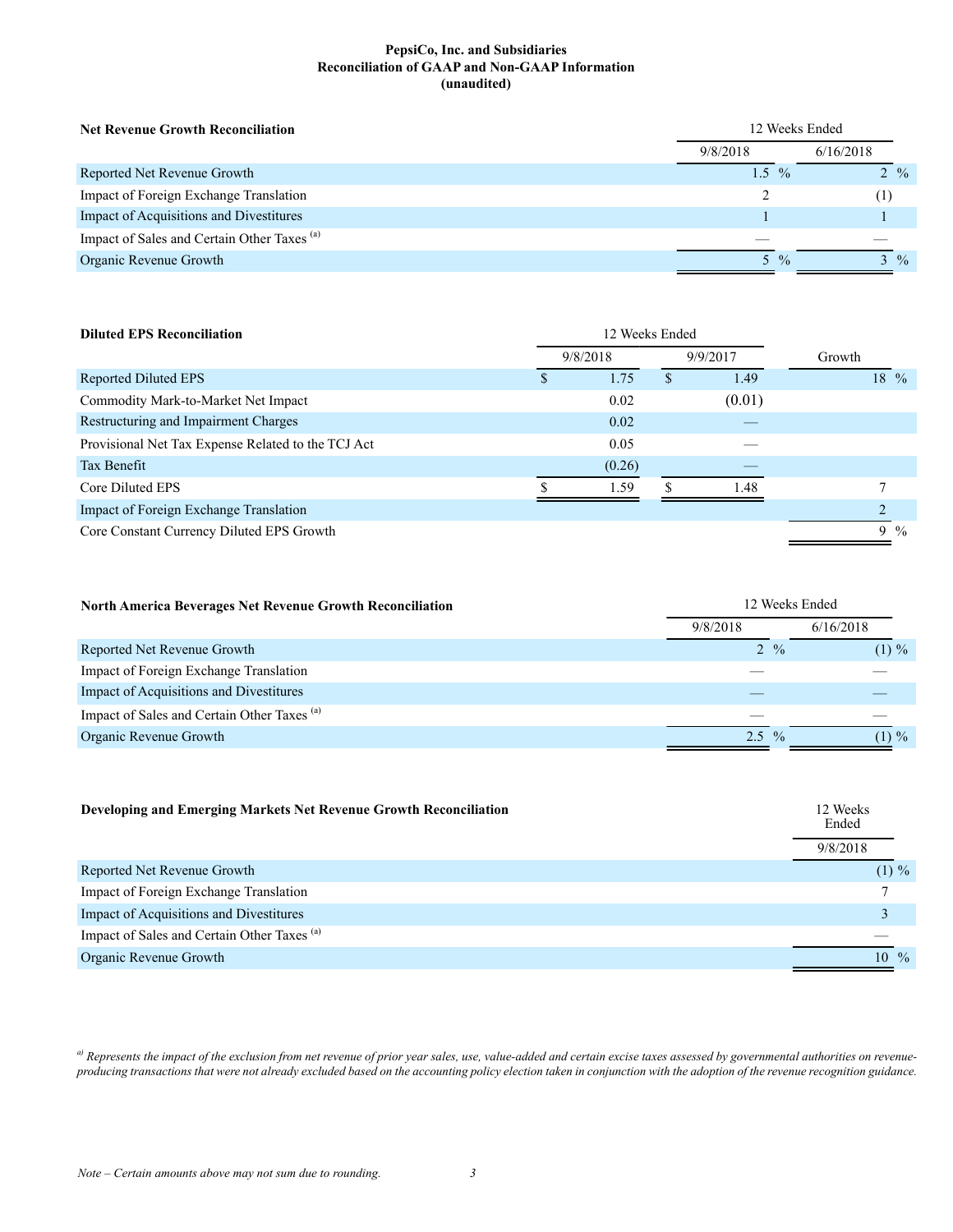#### **PepsiCo, Inc. and Subsidiaries Reconciliation of GAAP and Non-GAAP Information (unaudited)**

| <b>Latin America Net Revenue Growth Reconciliation</b> | 12 Weeks<br>Ended |       |
|--------------------------------------------------------|-------------------|-------|
|                                                        | 9/8/2018          |       |
| Reported Net Revenue Growth                            |                   | $-$ % |
| Impact of Foreign Exchange Translation                 | 10                |       |
| Organic Revenue Growth                                 | $10\%$            |       |

| <b>Net Revenue Year-over-Year Growth Reconciliations</b> | 12 Weeks Ended 9/8/2018           |               |                                                 |  |                                                                 |               |                              |  |
|----------------------------------------------------------|-----------------------------------|---------------|-------------------------------------------------|--|-----------------------------------------------------------------|---------------|------------------------------|--|
|                                                          | Reported Net<br>Revenue<br>Growth |               | Impact of<br>Foreign<br>Exchange<br>Translation |  | Impact of<br>Sales and<br>Certain Other<br>Taxes <sup>(a)</sup> |               | Organic<br>Revenue<br>Growth |  |
| Latin America                                            |                                   |               |                                                 |  |                                                                 |               |                              |  |
| Mexico                                                   |                                   | $\frac{0}{0}$ | HSD %                                           |  | $\overline{\phantom{0}}$                                        | $^{0}/_{0}$   | HSD %                        |  |
| Argentina                                                | (DD) $%$                          |               | DD $%$                                          |  | $-$ %                                                           |               | DD $%$                       |  |
| <b>Brazil</b>                                            | $(LSD)$ %                         |               | DD $%$                                          |  |                                                                 | $\frac{0}{0}$ | DD %                         |  |
| Colombia                                                 | DD $%$                            |               | $(LSD)$ %                                       |  | $-$ %                                                           |               | DD $%$                       |  |
| Europe Sub-Saharan Africa                                |                                   |               |                                                 |  |                                                                 |               |                              |  |
| Russia                                                   | $(LSD)$ %                         |               | $HSD$ %                                         |  | $-$ %                                                           |               | $HSD$ %                      |  |
| South Africa                                             | MSD %                             |               | MSD %                                           |  | $-$ %                                                           |               | HSD %                        |  |
| Turkey                                                   | $(DD)$ %                          |               | DD $%$                                          |  | MSD %                                                           |               | DD $%$                       |  |
| Poland                                                   | DD $%$                            |               | LSD $%$                                         |  | $-$ %                                                           |               | DD $%$                       |  |
| United Kingdom                                           | MSD %                             |               | $(LSD)$ %                                       |  | $-$ %                                                           |               | $MSD$ %                      |  |
| France                                                   | $MSD$ %                           |               | $(LSD)$ %                                       |  | $LSD$ %                                                         |               | MSD %                        |  |
| Asia, Middle East & North Africa                         |                                   |               |                                                 |  |                                                                 |               |                              |  |
| China                                                    | DD $%$                            |               | $(LSD)$ %                                       |  | $-$ %                                                           |               | DD $%$                       |  |
| Saudi Arabia                                             | DD $%$                            |               | $-$ %                                           |  | $-$ %                                                           |               | DD $%$                       |  |
| India                                                    | MSD %                             |               | HSD %                                           |  |                                                                 | $\frac{0}{0}$ | DD $%$                       |  |
| Egypt                                                    | DD $%$                            |               | $-$ %                                           |  | $-$ %                                                           |               | DD $\%$                      |  |
| Australia                                                | $MSD$ %                           |               | $MSD$ %                                         |  | $-$ %                                                           |               | $HSD$ %                      |  |

| <b>International Divisions Operating Profit Growth Reconciliation</b> | 12 Weeks<br>Ended |                  |  |
|-----------------------------------------------------------------------|-------------------|------------------|--|
|                                                                       | 9/8/2018          |                  |  |
| Reported Operating Profit Growth                                      |                   | $6\frac{9}{6}$   |  |
| Impact of Restructuring and Impairment Charges                        |                   |                  |  |
| Core Operating Profit Growth                                          |                   |                  |  |
| Impact of Foreign Exchange Translation                                |                   |                  |  |
| Core Constant Currency Operating Profit Growth                        |                   | $12 \frac{9}{6}$ |  |

*a) Represents the impact of the exclusion from net revenue of prior year sales, use, value-added and certain excise taxes assessed by governmental authorities on revenueproducing transactions that were not already excluded based on the accounting policy election taken in conjunction with the adoption of the revenue recognition guidance.*